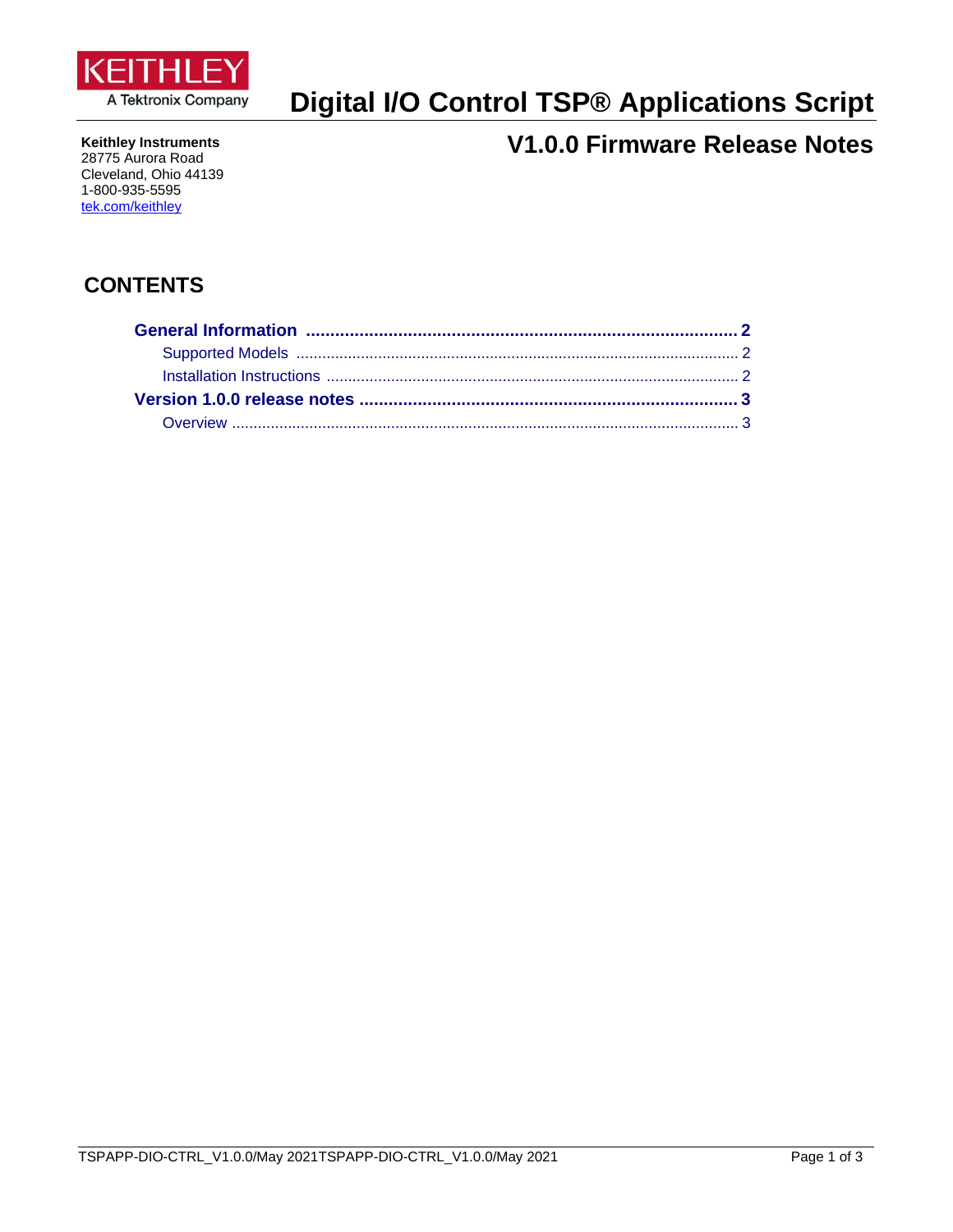## <span id="page-1-0"></span>**GENERAL INFORMATION**

### <span id="page-1-1"></span>**SUPPORTED MODELS**

<span id="page-1-2"></span>This application can be used on the following Keithley Instruments product models:

Model DAQ6510 Data Acquisition and Multimeter System

Model 7707 32 Channel Digital I/O Module

#### **INSTALLATION INSTRUCTIONS**

**Do not turn off power or remove the USB flash drive until the upgrade process is complete.**

#### *From the front panel:*

- 1. Copy the application file (.tspa file) to a USB flash drive.
- 2. Verify that the application file is in the root subdirectory of the flash drive.
- 3. Insert the flash drive into the USB port on the front panel of the instrument.
- 4. From the instrument front panel, press the **MENU** key (or press the **APPS** key if available on your instrument, then skip the next step).
- 5. Under Scripts, select Apps.
- 6. The Local tab shows your installed applications. Select the USB tab to display the applications on your USB flash drive.



- 7. Select an app. You will see a brief description and function of the app as well as instrument compatibility.
- 8. Select the save icon to install the application onto your instrument or select **Run** to execute the application from the USB flash drive. If you are updating an application, you will be prompted to overwrite the existing version.

You can delete an application from the instrument or your USB flash drive by selecting the delete icon.